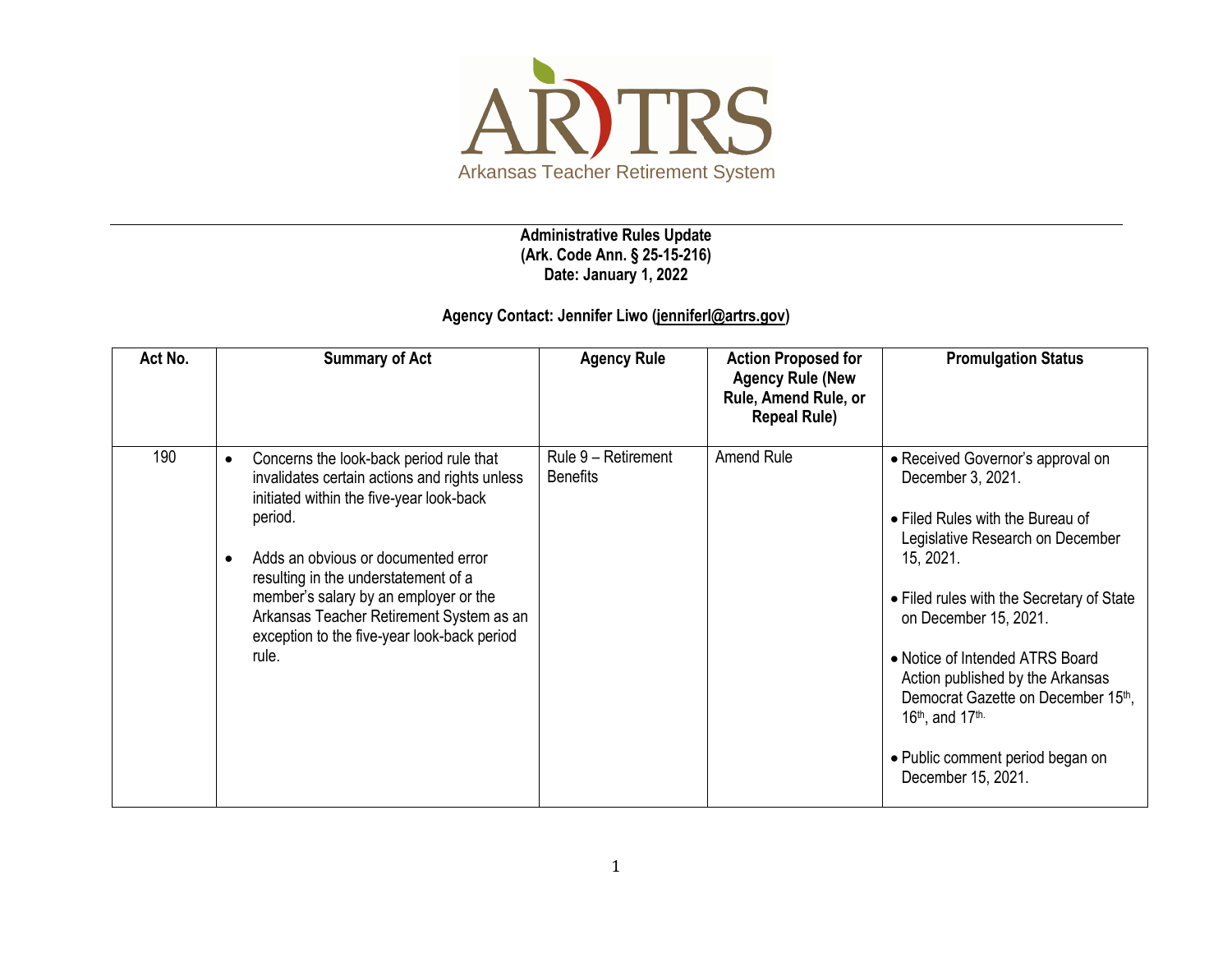

|     |           |                                                                                                                                                                                                                                                                              |                                       |                   | • Public comment period ends January<br>14, 2022.                                                                                                                                                                                                                                                                                                                                                                                                                                          |
|-----|-----------|------------------------------------------------------------------------------------------------------------------------------------------------------------------------------------------------------------------------------------------------------------------------------|---------------------------------------|-------------------|--------------------------------------------------------------------------------------------------------------------------------------------------------------------------------------------------------------------------------------------------------------------------------------------------------------------------------------------------------------------------------------------------------------------------------------------------------------------------------------------|
| 220 | $\bullet$ | Requires the Arkansas Teacher Retirement<br>System to impose an interest penalty equal<br>to the actuarially assumed rate of return on<br>investments if an employer fails to remit<br>moneys that are required by law or rule to<br>the Arkansas Teacher Retirement System. | Rule 7 - Reporting and<br>Eligibility | Amend Rule        | • Received Governor's approval on<br>November 24, 2021.<br>• Filed Rules with the Bureau of<br>Legislative Research on December<br>15, 2021.<br>• Filed rules with the Secretary of State<br>on December 15, 2021.<br>• Notice of Intended ATRS Board<br>Action published by the Arkansas<br>Democrat Gazette on December 15th.<br>16 <sup>th</sup> , and 17 <sup>th.</sup><br>• Public comment period began on<br>December 15, 2021.<br>• Public comment period ends January<br>14, 2022. |
|     |           |                                                                                                                                                                                                                                                                              |                                       |                   |                                                                                                                                                                                                                                                                                                                                                                                                                                                                                            |
| 221 | $\bullet$ | Provides that the final average salary used<br>in determining a member's benefit shall be<br>either that of the Arkansas Teacher                                                                                                                                             | Rule 7 - Reporting and<br>Eligibility | <b>Amend Rule</b> | • Received Governor's approval on<br>November 24, 2021.                                                                                                                                                                                                                                                                                                                                                                                                                                    |
|     |           | Retirement System or a reciprocal system in<br>which the member has at least two (2) years<br>of service credit, whichever provides the                                                                                                                                      |                                       |                   | • Filed Rules with the Bureau of<br>Legislative Research on December<br>15, 2021.                                                                                                                                                                                                                                                                                                                                                                                                          |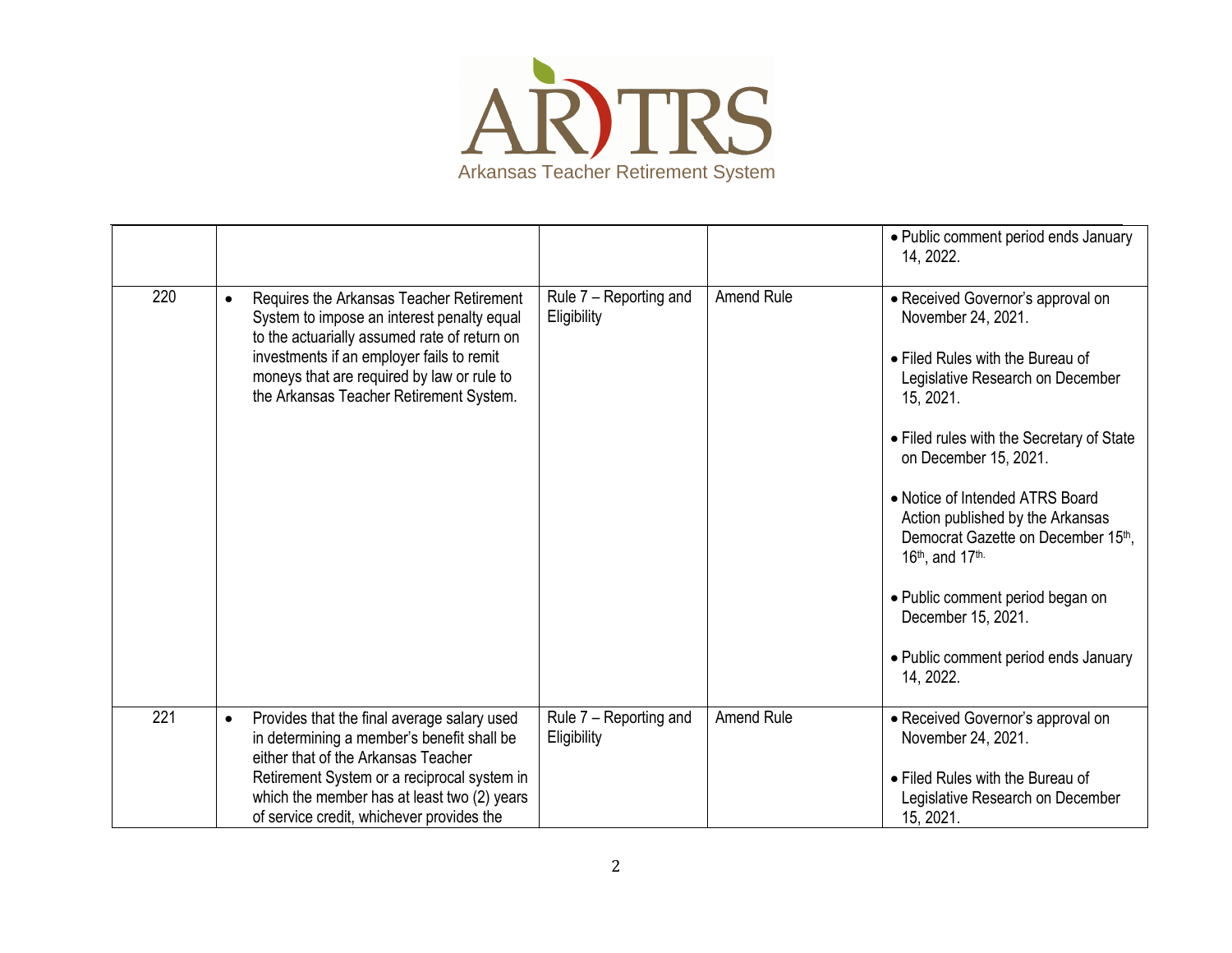

|     | highest final average salary at the time of<br>the member's retirement.                                                                                                                                                                                                                                                                                             |                                           |            | • Filed rules with the Secretary of State<br>on December 15, 2021.<br>• Notice of Intended ATRS Board<br>Action published by the Arkansas<br>Democrat Gazette on December 15th,<br>16th, and 17th.<br>• Public comment period began on<br>December 15, 2021.<br>• Public comment period ends January<br>14, 2022.                                 |
|-----|---------------------------------------------------------------------------------------------------------------------------------------------------------------------------------------------------------------------------------------------------------------------------------------------------------------------------------------------------------------------|-------------------------------------------|------------|---------------------------------------------------------------------------------------------------------------------------------------------------------------------------------------------------------------------------------------------------------------------------------------------------------------------------------------------------|
| 221 | Provides that the final average salary used<br>$\bullet$<br>in determining a member's benefit shall be<br>either that of the Arkansas Teacher<br>Retirement System or a reciprocal system in<br>which the member has at least two (2) years<br>of service credit, whichever provides the<br>highest final average salary at the time of<br>the member's retirement. | Rule 10 - T-DROP and<br>Return to Service | Amend Rule | • Received Governor's approval on<br>December 3, 2021.<br>• Filed Rules with the Bureau of<br>Legislative Research on December<br>15, 2021.<br>• Filed rules with the Secretary of State<br>on December 15, 2021.<br>• Notice of Intended ATRS Board<br>Action published by the Arkansas<br>Democrat Gazette on December 15th.<br>16th, and 17th. |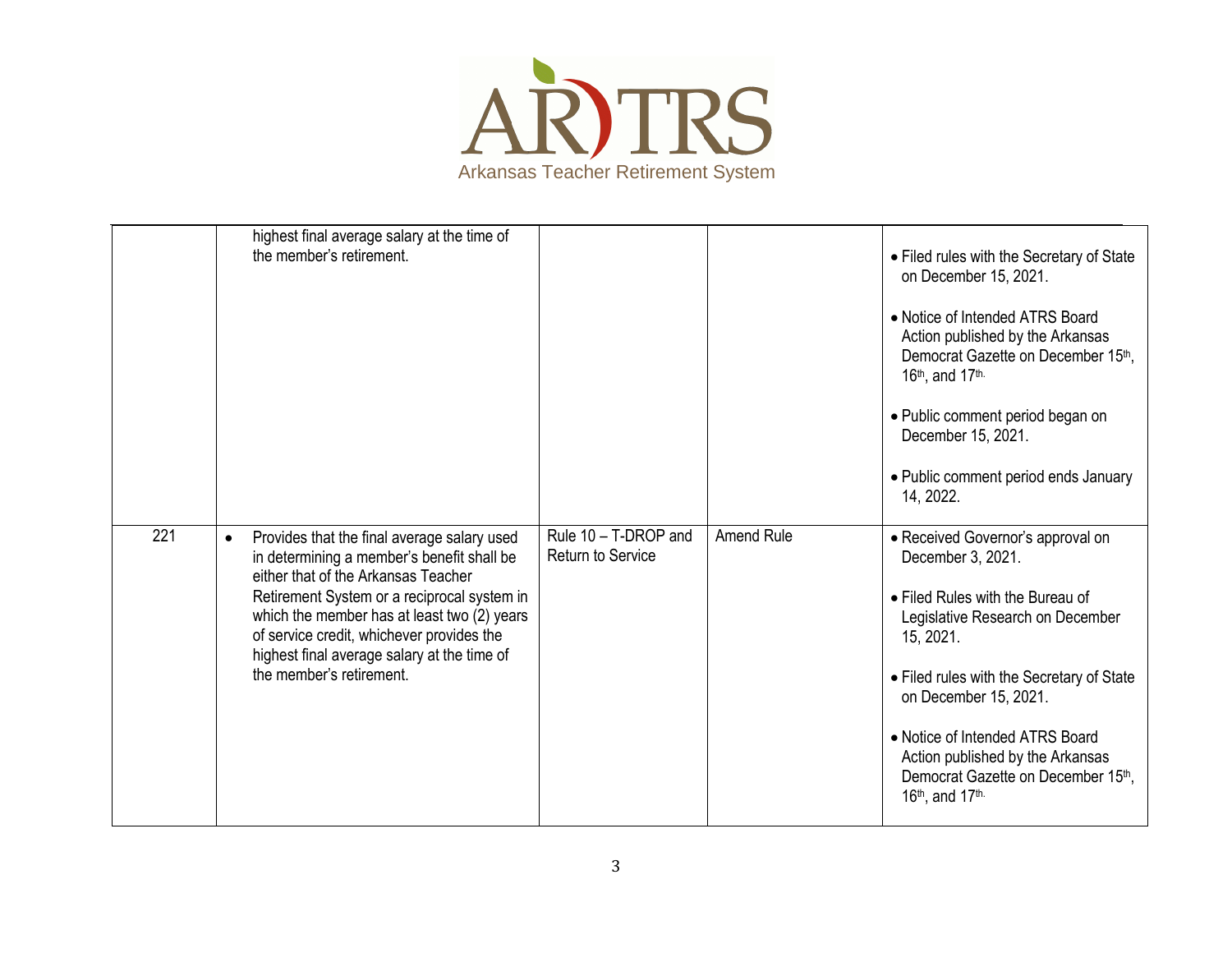

|     |                                                                                                                                                                                                                                                                                                                      |                                                  |                   | • Public comment period began on<br>December 15, 2021.<br>• Public comment period ends January<br>14, 2022.                                                                                                                                                                                                                                                                                                                                                      |
|-----|----------------------------------------------------------------------------------------------------------------------------------------------------------------------------------------------------------------------------------------------------------------------------------------------------------------------|--------------------------------------------------|-------------------|------------------------------------------------------------------------------------------------------------------------------------------------------------------------------------------------------------------------------------------------------------------------------------------------------------------------------------------------------------------------------------------------------------------------------------------------------------------|
| 223 | Clarifies deadlines concerning the<br>$\bullet$<br>application process for disability retirement.<br>Provides that a member who applies for<br>disability retirement may request a second<br>review if the medical committee finds that<br>the member is not qualified to receive<br>disability retirement benefits. | Rule 9 - Retirement<br><b>Benefits</b>           | <b>Amend Rule</b> | • Received Governor's approval on<br>December 3, 2021.<br>• Filed Rules with the Bureau of<br>Legislative Research on December<br>15, 2021.<br>• Filed rules with the Secretary of State<br>on December 15, 2021.<br>• Notice of Intended ATRS Board<br>Action published by the Arkansas<br>Democrat Gazette on December 15th,<br>16th, and 17th.<br>· Public comment period began on<br>December 15, 2021.<br>• Public comment period ends January<br>14, 2022. |
| 279 | Clarifies that one (1) of the two (2) active<br>$\bullet$<br>member trustees on the Board of Trustees<br>of the Arkansas Teacher Retirement System                                                                                                                                                                   | Rule 4 - Election of<br><b>Board of Trustees</b> | <b>Amend Rule</b> | • Received Governor's approval on<br>November 24, 2021.                                                                                                                                                                                                                                                                                                                                                                                                          |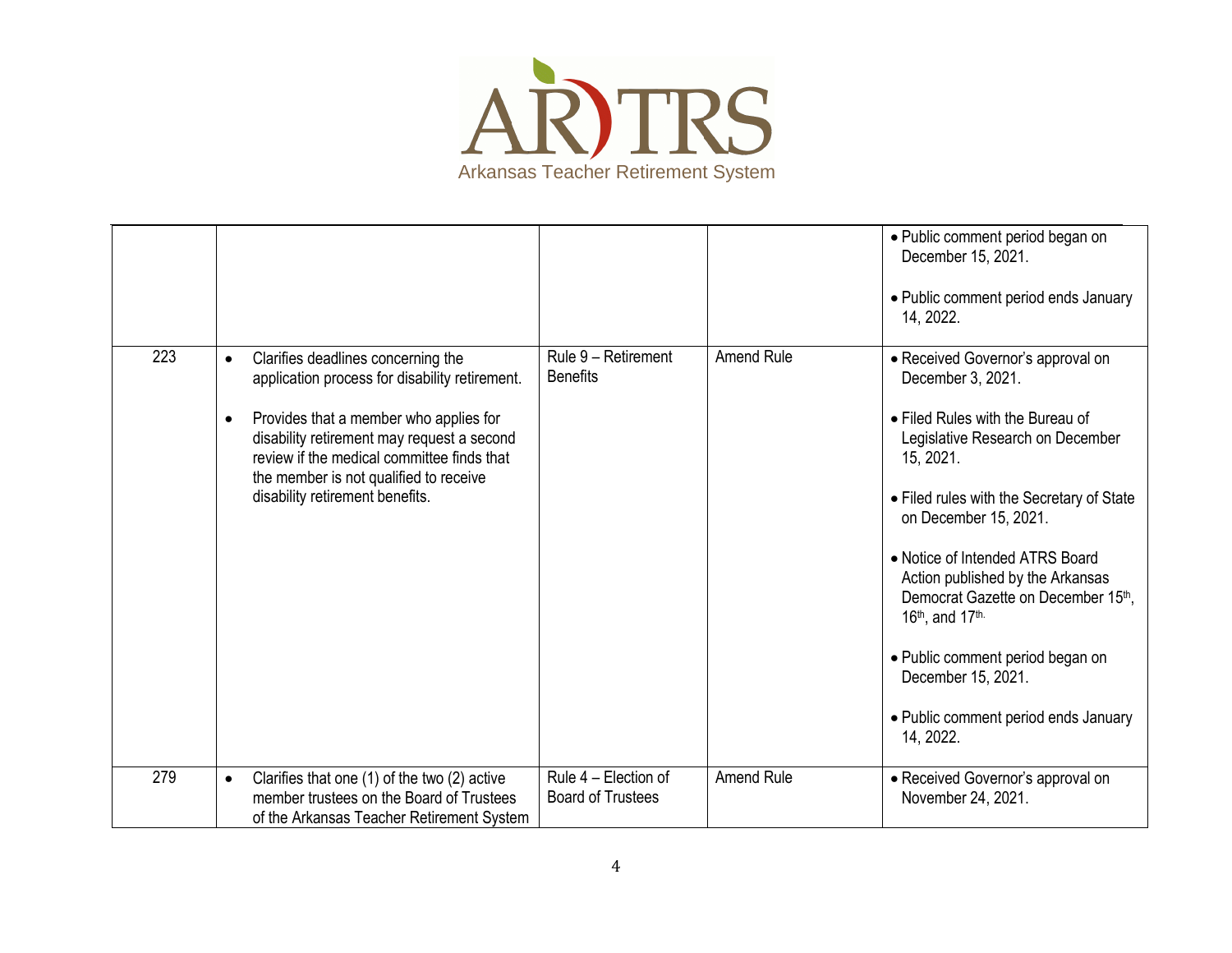

|     | who are required to be employed in a<br>position requiring an administrator's license<br>shall be a superintendent or an educational<br>cooperative director.<br>Changes "participating employer" to<br>$\bullet$<br>"employer" or "covered employer". |                     |            | • Filed Rules with the Bureau of<br>Legislative Research on December<br>15, 2021.<br>• Filed rules with the Secretary of State<br>on December 15, 2021.<br>• Notice of Intended ATRS Board<br>Action published by the Arkansas<br>Democrat Gazette on December 15th,<br>$16th$ , and $17th$ .<br>• Public comment period began on<br>December 15, 2021.<br>• Public comment period ends January<br>14, 2022. |
|-----|--------------------------------------------------------------------------------------------------------------------------------------------------------------------------------------------------------------------------------------------------------|---------------------|------------|--------------------------------------------------------------------------------------------------------------------------------------------------------------------------------------------------------------------------------------------------------------------------------------------------------------------------------------------------------------------------------------------------------------|
| 279 | Changes "participating employer" to<br>$\bullet$<br>"employer" or "covered employer".                                                                                                                                                                  | Rule 6 - Membership | Amend Rule | • Received Governor's approval on<br>November 24, 2021.<br>• Filed Rules with the Bureau of<br>Legislative Research on December<br>15, 2021.<br>• Filed rules with the Secretary of State<br>on December 15, 2021.                                                                                                                                                                                           |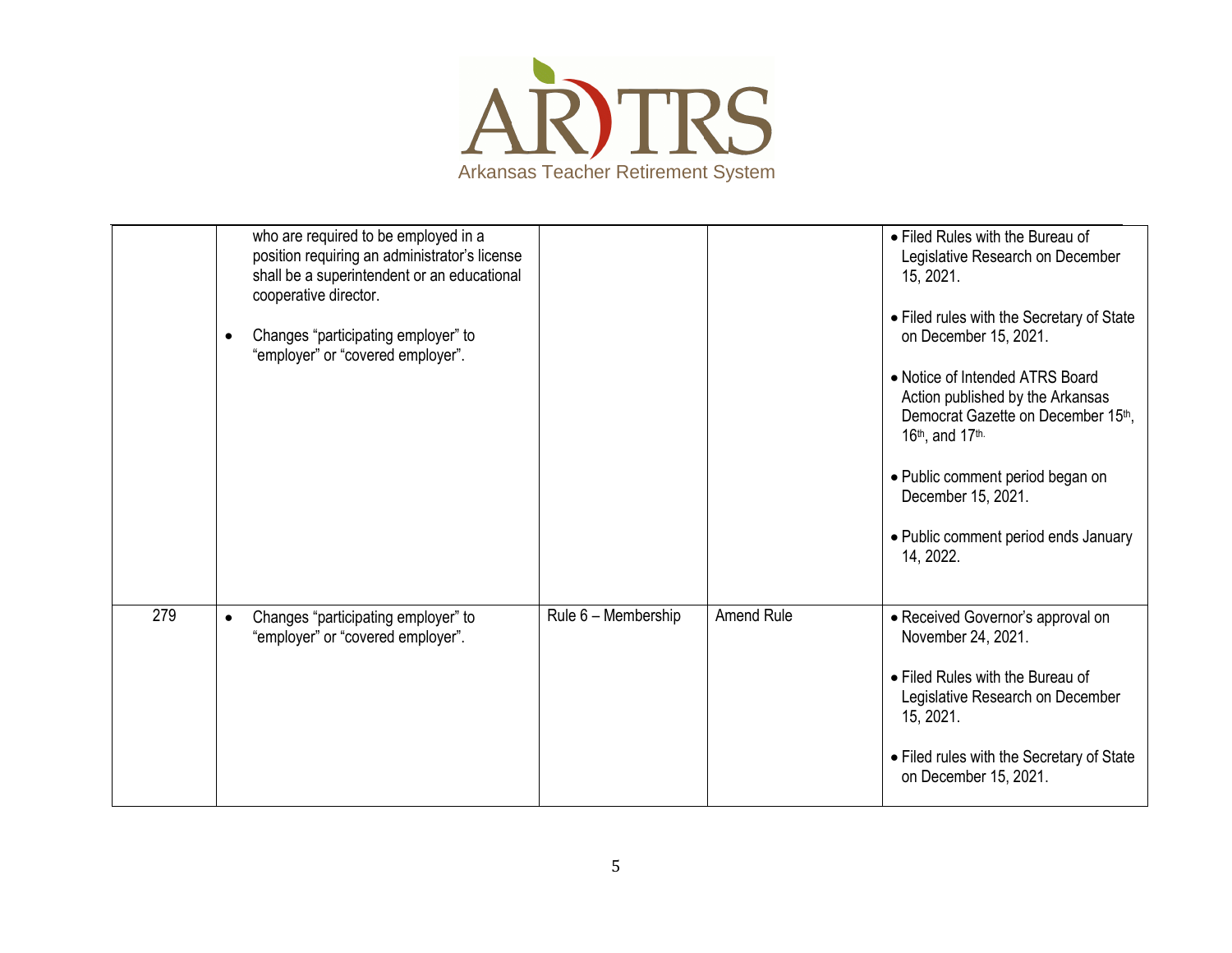

|     |                                                                                                                                                                                                                                                                                         |                                          |            | • Notice of Intended ATRS Board<br>Action published by the Arkansas<br>Democrat Gazette on December 15th,<br>16th, and 17th.<br>• Public comment period began on<br>December 15, 2021.<br>• Public comment period ends January<br>14, 2022.                                                                                                                                                                 |
|-----|-----------------------------------------------------------------------------------------------------------------------------------------------------------------------------------------------------------------------------------------------------------------------------------------|------------------------------------------|------------|-------------------------------------------------------------------------------------------------------------------------------------------------------------------------------------------------------------------------------------------------------------------------------------------------------------------------------------------------------------------------------------------------------------|
| 279 | Amends the law to afford both active and<br>$\bullet$<br>inactive members the opportunity to<br>purchase domestic federal service that may<br>be credited as service under the Arkansas<br>Teacher Retirement System.<br>Changes "interest" to "regular interest"<br>where appropriate. | Rule 8 - Purchases and<br><b>Refunds</b> | Amend Rule | • Received Governor's approval on<br>December 3, 2021.<br>• Filed Rules with the Bureau of<br>Legislative Research on December<br>15, 2021.<br>• Filed rules with the Secretary of State<br>on December 15, 2021.<br>• Notice of Intended ATRS Board<br>Action published by the Arkansas<br>Democrat Gazette on December 15th,<br>16th, and 17th.<br>• Public comment period began on<br>December 15, 2021. |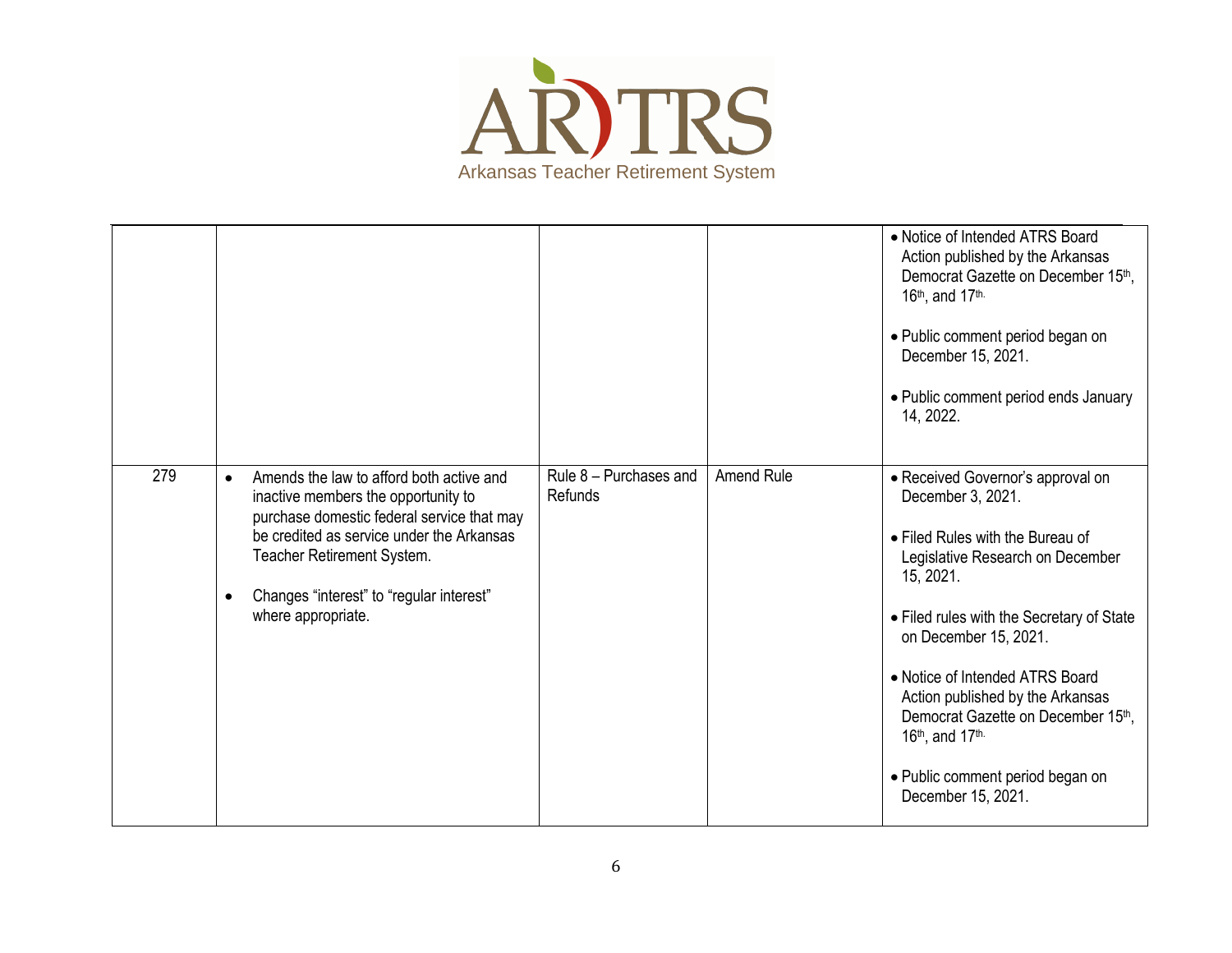

|     |                                                                                                                                                                                                                                                                                                                                                                                                                                        |                                           |                   | • Public comment period ends January<br>14, 2022.                                                                                                                                                                                                                                                                                                                                                                                                                |
|-----|----------------------------------------------------------------------------------------------------------------------------------------------------------------------------------------------------------------------------------------------------------------------------------------------------------------------------------------------------------------------------------------------------------------------------------------|-------------------------------------------|-------------------|------------------------------------------------------------------------------------------------------------------------------------------------------------------------------------------------------------------------------------------------------------------------------------------------------------------------------------------------------------------------------------------------------------------------------------------------------------------|
| 279 | Provides that an annuity may begin earlier<br>$\bullet$<br>than July 1 if the Board of Trustees of the<br>Arkansas Teacher Retirement System<br>adopts by rule or resolution an earlier<br>beginning date for members whose<br>retirement will not result in a reduction of<br>classroom teachers and who meet certain<br>other requirements.<br>Changes "participating employer" to<br>$\bullet$<br>"employer" or "covered employer". | Rule 9 - Retirement<br><b>Benefits</b>    | <b>Amend Rule</b> | • Received Governor's approval on<br>December 3, 2021.<br>• Filed Rules with the Bureau of<br>Legislative Research on December<br>15, 2021.<br>• Filed rules with the Secretary of State<br>on December 15, 2021.<br>• Notice of Intended ATRS Board<br>Action published by the Arkansas<br>Democrat Gazette on December 15th,<br>16th, and 17th.<br>• Public comment period began on<br>December 15, 2021.<br>• Public comment period ends January<br>14, 2022. |
| 279 | Clarifies the law concerning plan interest<br>$\bullet$<br>rates applicable to Teacher Deferred<br>Retirement Option Plan accounts of<br>members.                                                                                                                                                                                                                                                                                      | Rule 10 - T-DROP and<br>Return to Service | <b>Amend Rule</b> | • Received Governor's approval on<br>December 3, 2021.<br>• Filed Rules with the Bureau of<br>Legislative Research on December<br>15, 2021.                                                                                                                                                                                                                                                                                                                      |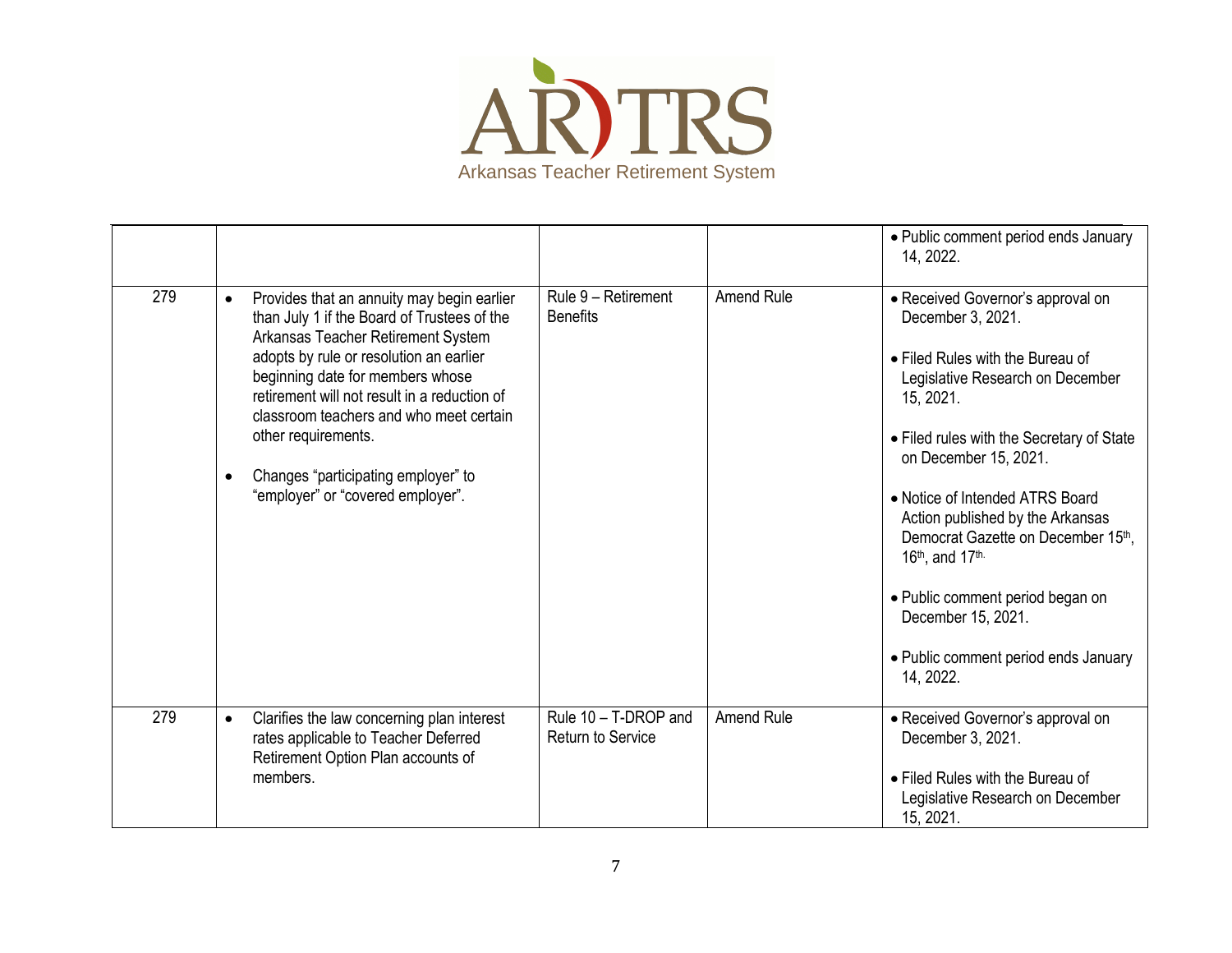

|     | Clarifies that the Board of Trustees of the<br>$\bullet$<br>Arkansas Teacher Retirement System<br>determines the plan interest rate applicable<br>to member accounts by adopting fixed<br>interest rates and variable interest rates that<br>shall apply in a fiscal year.<br>Clarifies that the Board of Trustees of the<br>$\bullet$<br>Arkansas Teacher Retirement System may<br>modify the fixed interest rate and variable<br>interest rate for subsequent fiscal years.<br>Repeals the law requiring the balance in a<br>$\bullet$<br>member's Teacher Deferred Retirement<br>Option plan account to be distributed in<br>certain lump-sum and annuitized<br>percentages. |                                                                |            | • Filed rules with the Secretary of State<br>on December 15, 2021.<br>• Notice of Intended ATRS Board<br>Action published by the Arkansas<br>Democrat Gazette on December 15th,<br>16 <sup>th</sup> , and 17 <sup>th.</sup><br>• Public comment period began on<br>December 15, 2021.<br>• Public comment period ends January<br>14, 2022. |
|-----|---------------------------------------------------------------------------------------------------------------------------------------------------------------------------------------------------------------------------------------------------------------------------------------------------------------------------------------------------------------------------------------------------------------------------------------------------------------------------------------------------------------------------------------------------------------------------------------------------------------------------------------------------------------------------------|----------------------------------------------------------------|------------|--------------------------------------------------------------------------------------------------------------------------------------------------------------------------------------------------------------------------------------------------------------------------------------------------------------------------------------------|
| 279 | Clarifies the pro rata formula that is used to<br>$\bullet$<br>calculate a Teacher Deferred Retirement<br>Option Plan participant's residue.                                                                                                                                                                                                                                                                                                                                                                                                                                                                                                                                    | Rule 11 - Survivors and<br><b>Domestic Relations</b><br>Orders | Amend Rule | • Received Governor's approval on<br>December 3, 2021.<br>• Filed Rules with the Bureau of<br>Legislative Research on December<br>15, 2021.<br>• Filed rules with the Secretary of State<br>on December 15, 2021.                                                                                                                          |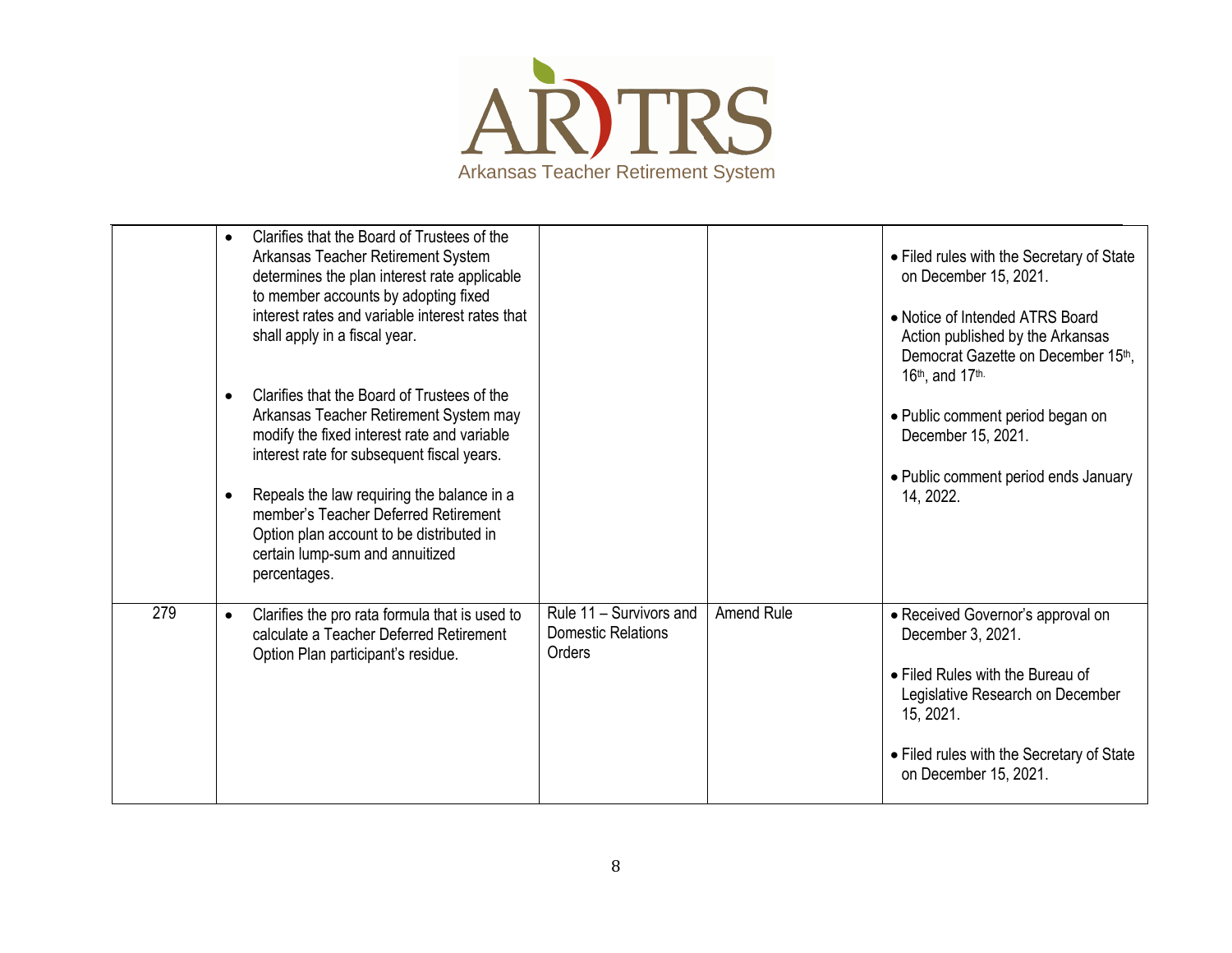

|     |                                                                                                                                                                                                                                                                                                                                                                   |                     |                   | • Notice of Intended ATRS Board<br>Action published by the Arkansas<br>Democrat Gazette on December 15th,<br>16 <sup>th</sup> , and 17 <sup>th.</sup><br>• Public comment period began on<br>December 15, 2021.<br>• Public comment period ends January<br>14, 2022.                                                                                                                                                                  |
|-----|-------------------------------------------------------------------------------------------------------------------------------------------------------------------------------------------------------------------------------------------------------------------------------------------------------------------------------------------------------------------|---------------------|-------------------|---------------------------------------------------------------------------------------------------------------------------------------------------------------------------------------------------------------------------------------------------------------------------------------------------------------------------------------------------------------------------------------------------------------------------------------|
| 290 | Provides that "normal retirement age"<br>$\bullet$<br>means at least sixty (60) years of age if the<br>member has a combined total of thirty-eight<br>(38) years or more of credited service in the<br>Arkansas Teacher Retirement System,<br>Teacher Deferred Retirement Option Plan,<br>or reciprocal service with another eligible<br>state retirement system. | Rule 6 - Membership | <b>Amend Rule</b> | • Received Governor's approval on<br>November 24, 2021.<br>• Filed Rules with the Bureau of<br>Legislative Research on December<br>15, 2021.<br>• Filed rules with the Secretary of State<br>on December 15, 2021.<br>• Notice of Intended ATRS Board<br>Action published by the Arkansas<br>Democrat Gazette on December 15th,<br>16 <sup>th</sup> , and 17 <sup>th.</sup><br>• Public comment period began on<br>December 15, 2021. |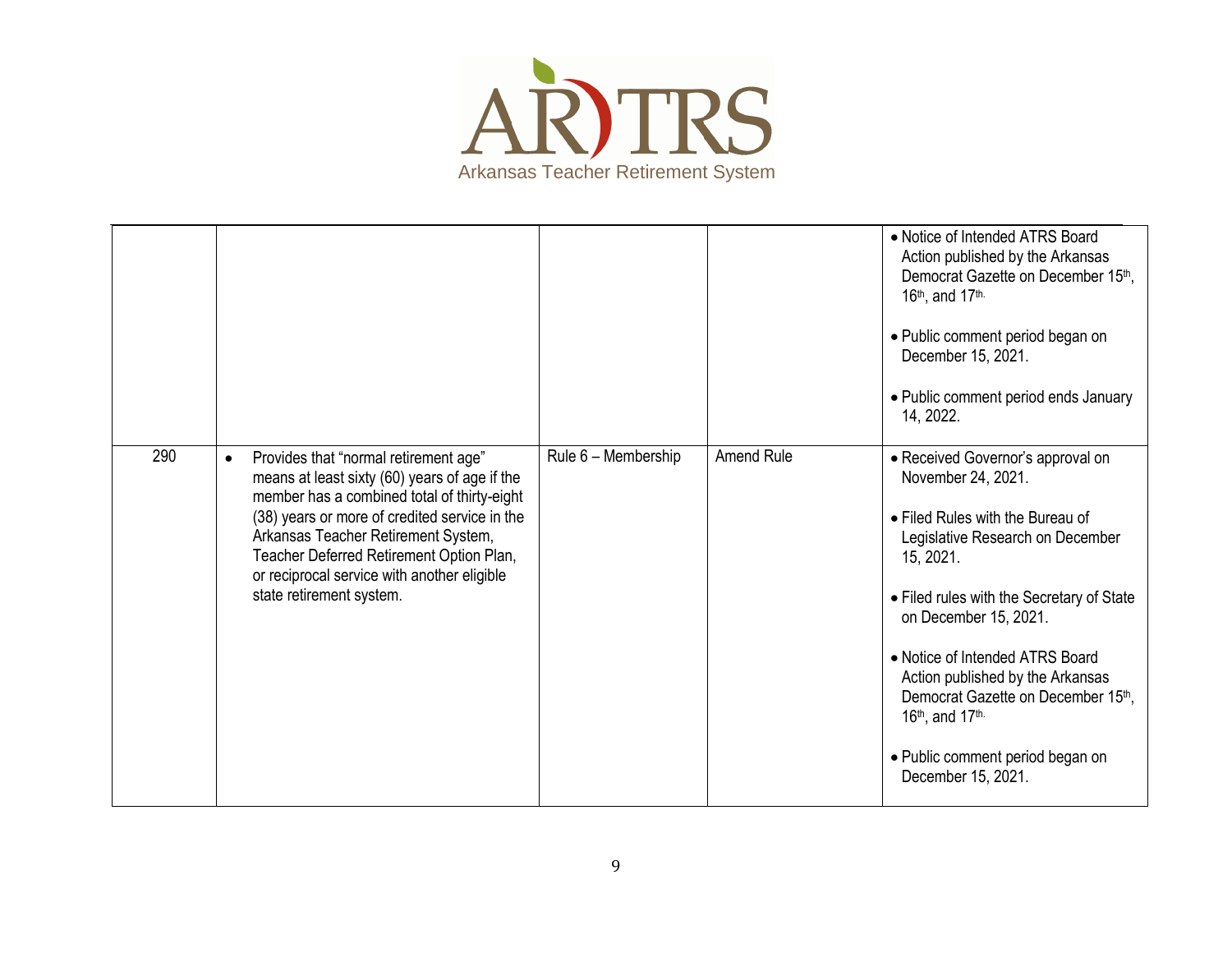

|     |                                                                                                                                                                                    |                     |                   | • Public comment period ends January<br>14, 2022.                                                                                                                                                                                                                                                                                                                                                                                                                 |
|-----|------------------------------------------------------------------------------------------------------------------------------------------------------------------------------------|---------------------|-------------------|-------------------------------------------------------------------------------------------------------------------------------------------------------------------------------------------------------------------------------------------------------------------------------------------------------------------------------------------------------------------------------------------------------------------------------------------------------------------|
| 427 | Clarifies when reciprocal service earned<br>$\bullet$<br>from participation in an alternate retirement<br>plan may be established under the Arkansas<br>Teacher Retirement System. | Rule 6 - Membership | <b>Amend Rule</b> | • Received Governor's approval on<br>November 24, 2021.<br>• Filed Rules with the Bureau of<br>Legislative Research on December<br>15, 2021.<br>• Filed rules with the Secretary of State<br>on December 15, 2021.<br>• Notice of Intended ATRS Board<br>Action published by the Arkansas<br>Democrat Gazette on December 15th,<br>16th, and 17th.<br>• Public comment period began on<br>December 15, 2021.<br>• Public comment period ends January<br>14, 2022. |
|     |                                                                                                                                                                                    |                     |                   |                                                                                                                                                                                                                                                                                                                                                                                                                                                                   |
| 443 | Provides that an active member whose<br>$\bullet$<br>status changes from nonteacher to<br>administrator or from nonteacher to teacher                                              | Rule 6 - Membership | <b>Amend Rule</b> | • Received Governor's approval on<br>November 24, 2021.                                                                                                                                                                                                                                                                                                                                                                                                           |
|     | status under a contract for at least one<br>hundred eighty-five (185) days shall become                                                                                            |                     |                   | • Filed Rules with the Bureau of<br>Legislative Research on December<br>15, 2021.                                                                                                                                                                                                                                                                                                                                                                                 |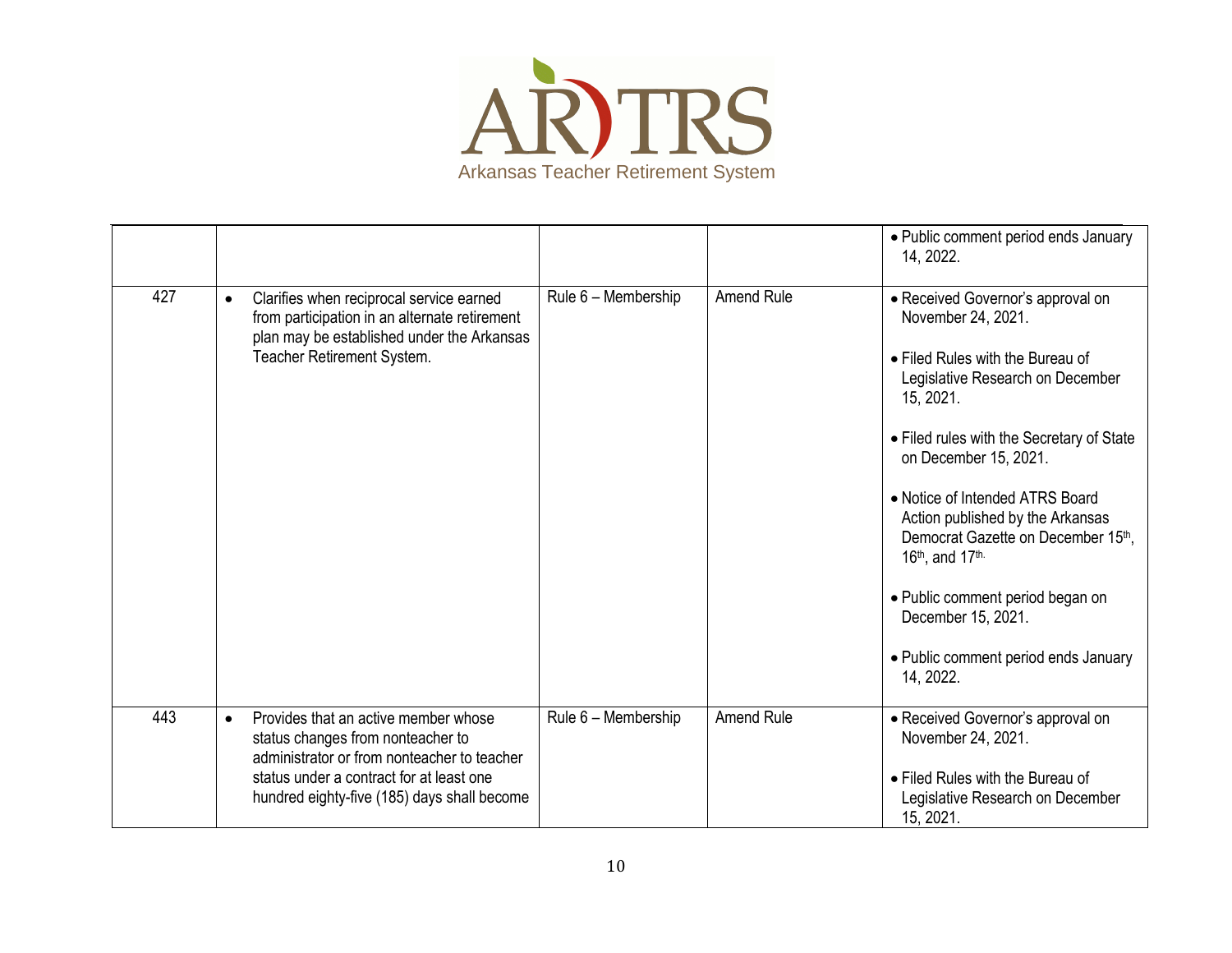

|     | a contributory member of the Arkansas<br>Teacher Retirement System.                                                                                                                                                                                                                                                                                                                              |                                       |            | • Filed rules with the Secretary of State<br>on December 15, 2021.<br>• Notice of Intended ATRS Board<br>Action published by the Arkansas<br>Democrat Gazette on December 15th.<br>16th, and 17th.<br>• Public comment period began on<br>December 15, 2021.<br>• Public comment period ends January<br>14, 2022.                                  |
|-----|--------------------------------------------------------------------------------------------------------------------------------------------------------------------------------------------------------------------------------------------------------------------------------------------------------------------------------------------------------------------------------------------------|---------------------------------------|------------|----------------------------------------------------------------------------------------------------------------------------------------------------------------------------------------------------------------------------------------------------------------------------------------------------------------------------------------------------|
| 691 | Amends the definition of "employee" to<br>$\bullet$<br>clarify when youth participants in summer<br>work programs are not considered<br>"employees" under the Arkansas Teacher<br>Retirement System.<br>Provides that covered employers who act as<br>$\bullet$<br>a pass-through fiscal agent are not required<br>to report youth participants who do not meet<br>the definition of "employee". | Rule 7 - Reporting and<br>Eligibility | Amend Rule | • Received Governor's approval on<br>November 24, 2021.<br>• Filed Rules with the Bureau of<br>Legislative Research on December<br>15, 2021.<br>• Filed rules with the Secretary of State<br>on December 15, 2021.<br>• Notice of Intended ATRS Board<br>Action published by the Arkansas<br>Democrat Gazette on December 15th.<br>16th, and 17th. |